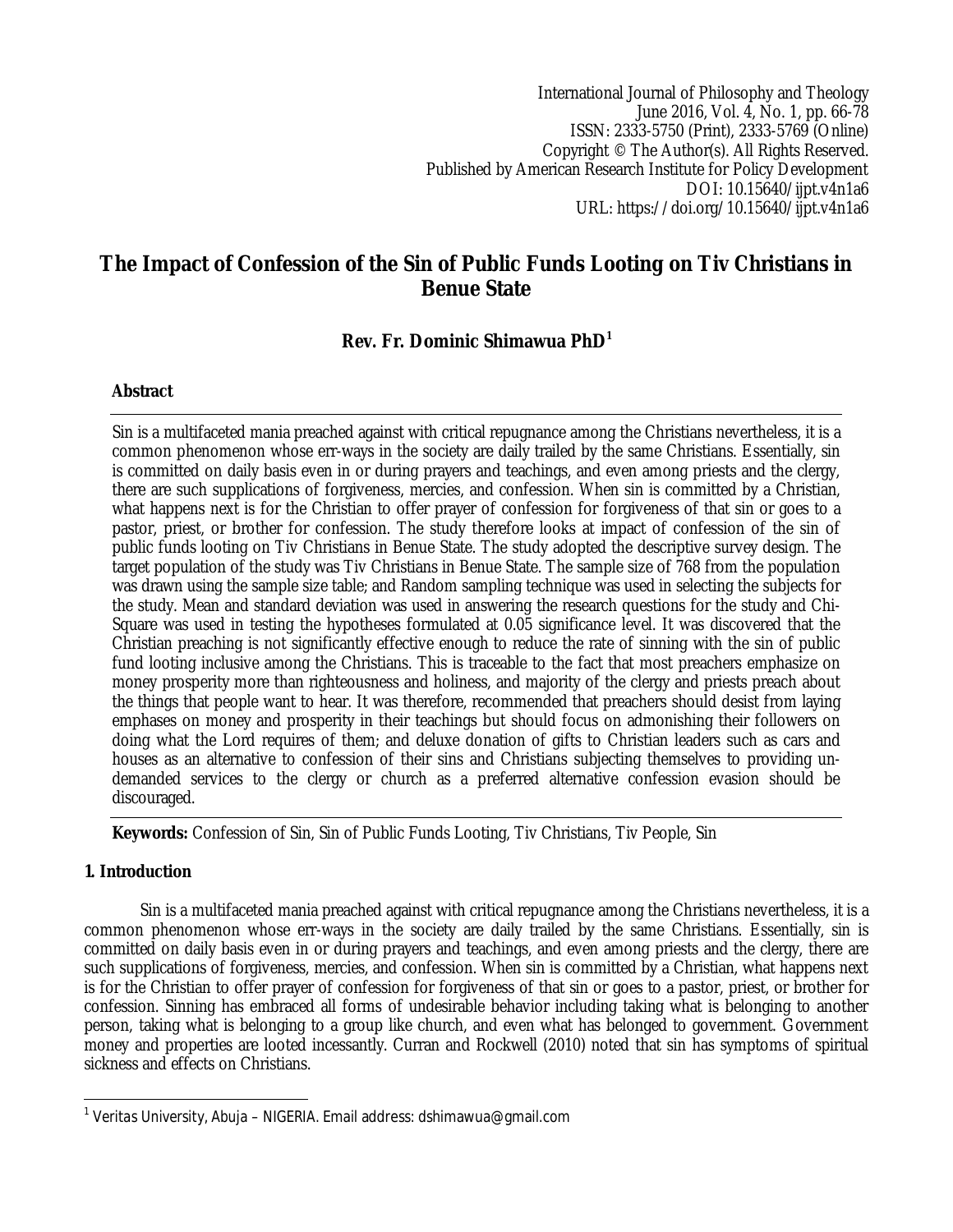#### Rev. Fr. Dominic Shimawua 67

The traditional way of summing up the impact or effect of any sin on Christians' lives is that sin darkens the intellect, weakens the will, disorders the passion and increases concupiscence of the Christian. Essentially, before the advent of western Christianity, the Tiv people were and still practicing Tiv Indigenous Religion (TIR) or Tiv Traditional Religion (TTR) and the canon of the religion prohibited *ishoribo* (sin), *ifyer* (evil), *kwaghbo* (crime) and *hôngur* (iniquity) among others. The Tiv indigenous religion provided that whoever sinned (such as stealing what belongs to another person) was summoned by elders to confess his wrong publicly during which he was compared to *wua* or *na tia* (pay a ransom) for his forgiveness. In this regard therefore, adherents of the Tiv indigenous religion were solemnly careful not to go out of the provisions of their religion to avoid public squalor and payment of ransoms for forgiveness of their wrongs. As a result, parents and indigenous teachers were expected to question a child who is in position of what was suspected not to be his own.

Importantly, other Nigerians also had similar practices. This cultures was imitated by government that public servants were should declare their assets and explain how they came about what they had, which is supposedly higher than their normal earnings. Early Nigerian Christian leaders also sought explanation for excesses of their members and preached honesty, contentment and hope of higher reward in heaven and even preach against material possession as worldly things. However, the case is different today when Christian leaders seem not to care how their members are becoming rich rather they attribute this to God's blessings, prosperity or open doors.

Incidentally, it seems clear that members of the Christian religion loot a lot from the public fundss, and cheat a lot in their business transactions as well as engage into all forms of vices that will make them rich. As much as such members are not questioned, it implies that their end justified their means. Those rich members of the church are given recognizable positions in the churches. They are allowed to do buoyant ceremonies and their thanksgivings are glorified with a lot of stateliness and given undue publicity. If the members of the churches are cautioned (called to order), suspected and not acceptable when sources are not certified, the belief of what Jesus said in Mathew will suffice:

Then Jesus said to his disciples, "I tell you the truth, it is hard for a rich man to enter the kingdom of heaven. Again I tell you, it is easier for a camel to go through the eye of a needle than for a rich man to enter the kingdom of God."(Matthew 19:23-24, NIV). Consequently, if this is done in all the churches, the public fundss will be controlled and properly utilized for the benefit of all. The people will respect them and obey because they believe in the God they worship, they believe in the God's representative in their churches, they believe in hell fire, they believe in heaven, they believe in protection of God on them against Satan on earth, they believe in solutions provided by God when they are in trouble.

#### **2. Statement of the Problem**

Prior to the coming of the Western Christianity, the Tiv people had their defined ways of behaving or livings, which can be said, were the standards or norms of the society. These behaviors were able to be evaluated by the people as they were able to be compared with the acceptable norms and behaviors categorized as good and bad. Though, there were no written laws, people in Tiv nation were able to differentiate between good and bad among the people and essentially, it was good behavior that ensured unity, security of life and property, progress and development of the indigenous folks and villages. People spend time teaching these behaviors through their indigenous educational system in all ramifications. People knew that it was wrong to kill, steal and commit adultery among other vices. When the Western Christianity came, it also brought with it laws and teachings against what was bad almost similar to that of the local tradition apart from few differences such as marrying one wife (Agber, 2015).

The bad behaviors that were not acceptable were now called sin. Sin now includes what is not good, and what is not acceptable to the Christian teaching. These teachings further emphasized reward for good behavior such as enjoying eternal life after death; sitting in the right hand of God and sleeping in the house build by Jesus Christ.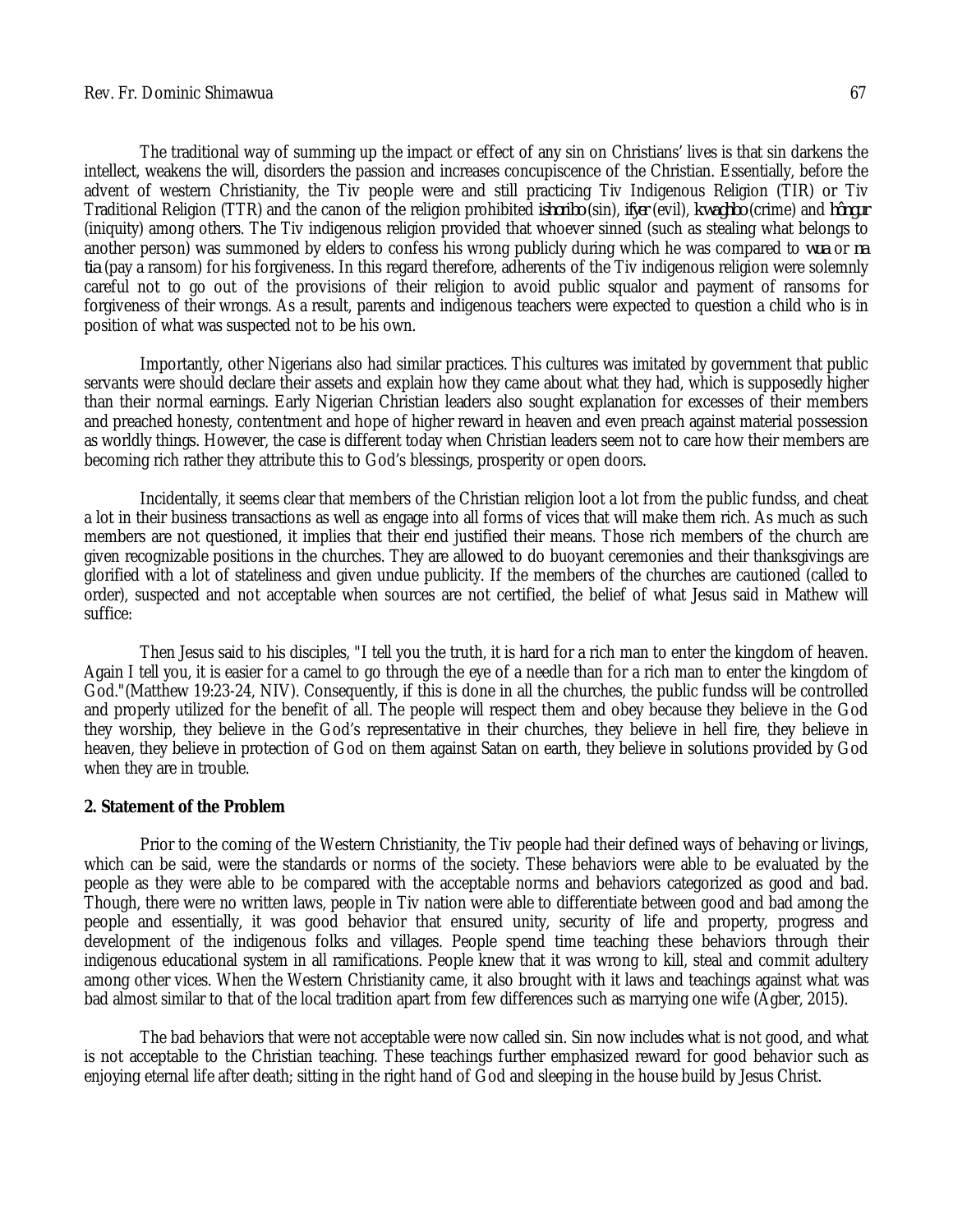The Christian teaching also held that the wages of sin were negative in nature such as gnashing of teeth, burning in unquenchable fire without dying and being thirsty without water. All these teachings and preaching were to enhance good behavior among people for tolerance, coexistence, security and trustfulness among others. The Christian religion was accepted by the Tiv people and they abided in the laws of its teaching.

Yet, the Christians had punitive measures to serve as a deterrent for those who could go ahead and behave sinfully. Such measures include: confession of sins, restitution, repentance, excommunication, contrition, fasting, and prayers. All these were meant to deter people from sinning and make those who sin never to sin again for fear of being mate with such conditions.

The bad behaviors in the public setting were called *Crime* while in the Christian setting it was called *Sin*. There was also policing for checking crime for everybody including those who don't go to the Christian churches, the police were in charge of these duties. The police also preached against committing crime in public gatherings, radios, television, and other media. For those who still commit crimes, they are arrested, prosecuted and jailed or possibly executed based on the gravity of crime. These worthy efforts were geared towards correcting and maintaining good behavior because of the accruing advantages. Having known the impact of Christianity in correcting and sustaining good behaviors, prisoners were even given the privileges and opportunity to even receive preaching and teaching in their jails.

It is a known fact that when a child is below maturity age, it is the duty of the parents, schools, and churches to mode in them good behaviors. When a child is of age, the parents, and the school's role of molding behavior and meting discipline on them is reduced but that of the church increases. In Nigeria for example, some people who are in the corridors of power have overgrown the disciplinary measures of behavior molding far above the parents, schools and even the police, but yet, they are within that of the church where they worship. This is so because they need blessing, going to heaven as they fear the supremacy of God evident in the way they attend their church activities, how they seek blessings from their spiritual leaders, how they even kneel down publicly before their spiritual leaders before the congregation of a great multitude of people and how they present their problems seeking for solutions.

However, one still wonders as majority of the population Tiv people are believed to be Christians, yet moral decadence, sin and crime rate is on the increase at an alarming rate, and the sin of public funds looting is on the high incessant increase. Are the Christian religious leaders not preaching the same message, are they not enforcing the same punishment on people who sin as it used to be, or are they compromising or have the people found an alternative way acceptable to the churches, which makes them continue to sin; if this is allowed to continue, there will be a serious disintegration in the near future.

### **2.1 Purpose of the Study**

The purpose of this study is to investigate the impact of confession of the sin of public funds looting on Tiv Christians in Benue State. Specifically, the study sought to:

- 1. Determine whether the Christian teaching is not effective enough to reduce the sinning rate among Christians if not stopping it completely
- 2. Find out whether there is no significant impact of the claimed repentance and confessions after sinning
- 3. Investigate whether the Christian leaders preaching the faith and enforcing the dogma make in enhancing the effectiveness of confession impact
- 4. Assess the nature of confessions Christians do and which is likely to be more effective in our society
- 5. Ascertain if there is an alternative to confession that members of the Christian denominations chose to use, which tolerate sinning after confession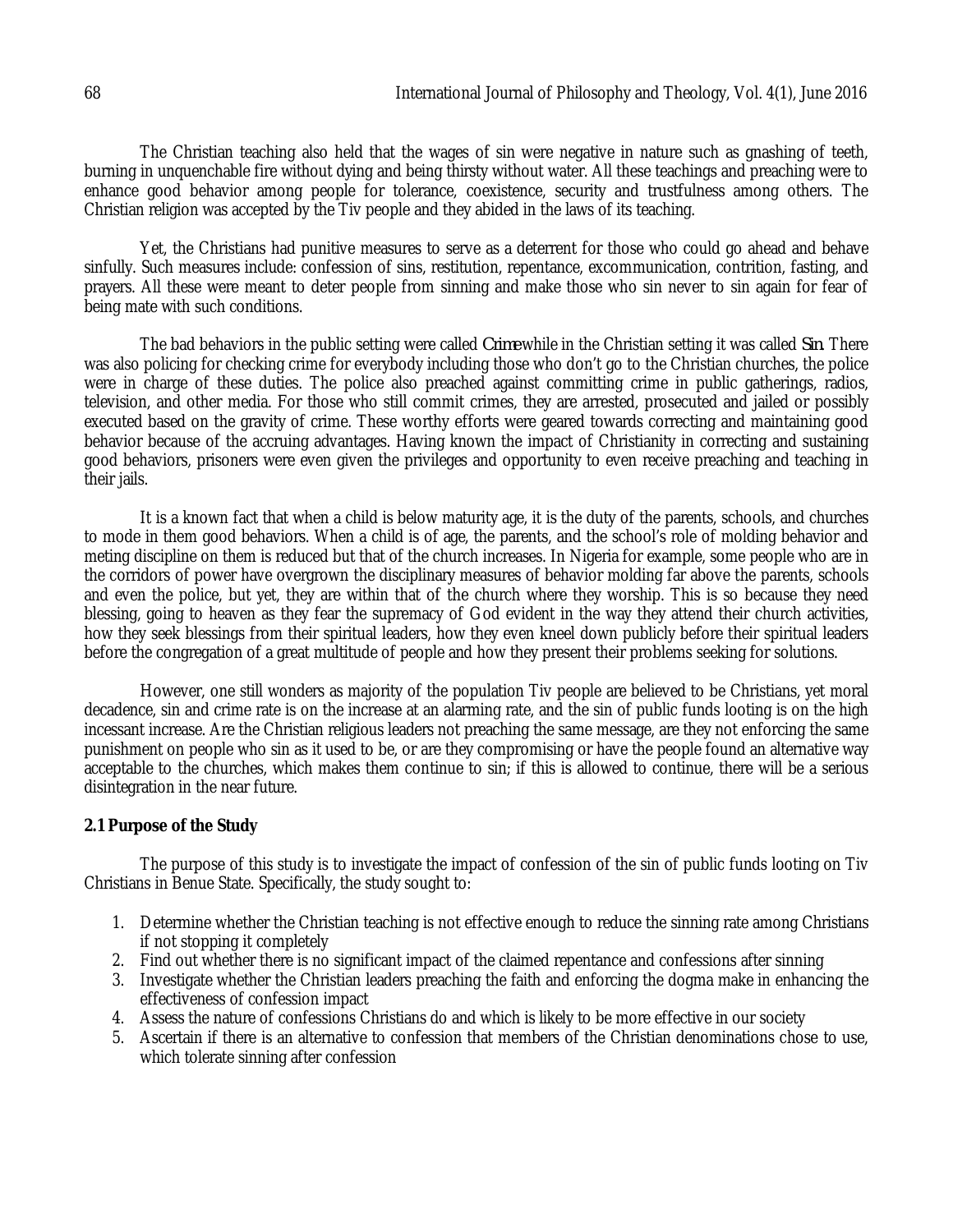## **2.2 Research Questions**

- 1. Is the Christian preaching not effective enough to reduce the sinning rate among Christians?
- 2. Is the impact of confession after repentance of sin not enough to minimize the rate of sin among Christians?
- 3. What are the deterrent measures adapted by the Christian leaders to reduce the rate of sinning among Christians?
- 4. What are the confessional measures adapted by Christians after sinning?
- 5. Is there a preferred evading alternative to confession after sinning adapted by Christians to justify their incessant sinning?

## **2.3 Research hypotheses**

- 1. The Christian preaching is significantly effective enough to reduce the rate of sinning among the Christians
- 2. There is significant impact of confession after repentance of sin to minimize the rate among Christians
- 3. Christian leaders do not significantly adapt deterrent measures to reduce the rate of sinning among Christians
- 4. There are no significant confessional measures adapted by Christians after sinning
- 5. There is no significant preferred evading alternative to confession after sinning adapted by Christians to justify their incessant sinning

### **3. Literature Review**

### **3.1 The Tiv Christians**

The Tiv people, wherever they may be found in the world, are people who share a common ancestry or genealogy, language and general cultural values or norms (Agber, Ugbagir, Mngutyo & Amaakaven, 2014). The Tiv are an important people who number about 7 million in Nigeria and Cameroon. The Tiv are divided into two patrilineal descent lines from the original ancestor Tiv (Asante, 2009), which are Ichôngo and Ipusu (Agber, Udu, Fiase & Aniho, 2015). Strijdom and Stellenbosch (1919 as cited in Rubingh, 1969) stated that Akiga Sai in his unpublished history of the Tiv wrote that the missionaries first settled among his people on May 11, 1911. Gyanggyang (2000) believes that the arrival of the Christianity in Tiv land was on April 17 in 1911 with Mr. Zimmermann on site. Meanwhile, Ahenakaa and Utor (2011) were of the argument that it was the Dutch Reform Church Mission (DRCM) from South Africa which began the work of the gospel preaching among the Tiv people on 17th January, 1911. Shii (2011) to some extent agrees that the Sai station of the Christian Missions started in January 1911. Scooping from the above, the emergence of Tiv Christians in Benue was in 1911 and Tiv Christians therefore, are the Tiv people who believe in Christianity as a religion and practice its doctrine.

### **3.2 The Sin of Public Funds Looting**

Sin is the transgression of the law; and by law it implies the word of God or His commandments as faceted in the Bible. The Bible (Exodus 1:15) provides that *de kera iin ga* (you shall not steal). Taking what does not belong to you means stealing, which is the transgression of the law. Public funds looting are stealing the money or funds that belong to government agencies and departments or organizations that are meant for development for the benefit of the poor masses. The sin of public funds looting is the act of stealing monies meant for development for the benefit of the general public. Christians holding political appointments and public offices are guilty of this sin. Even Christian politicians rig elections to ascend to public offices and the politicians claim to owe the people no commitment hence the looting of public treasury. Faseke (2010) averred that from the time of our independence in 1960, this mindless looting of state treasury has developed into a system with pattern and purpose. It has become an institution with a soul curiously, that era provided the country with some proven cases of corrupt enrichment of public officers. Okeyim, Ejue and Ekanem (2013) admit that public funds looting or embezzlement, which is the outright theft of entrusted funds by public officials, is a very common corrupt practice in Nigeria.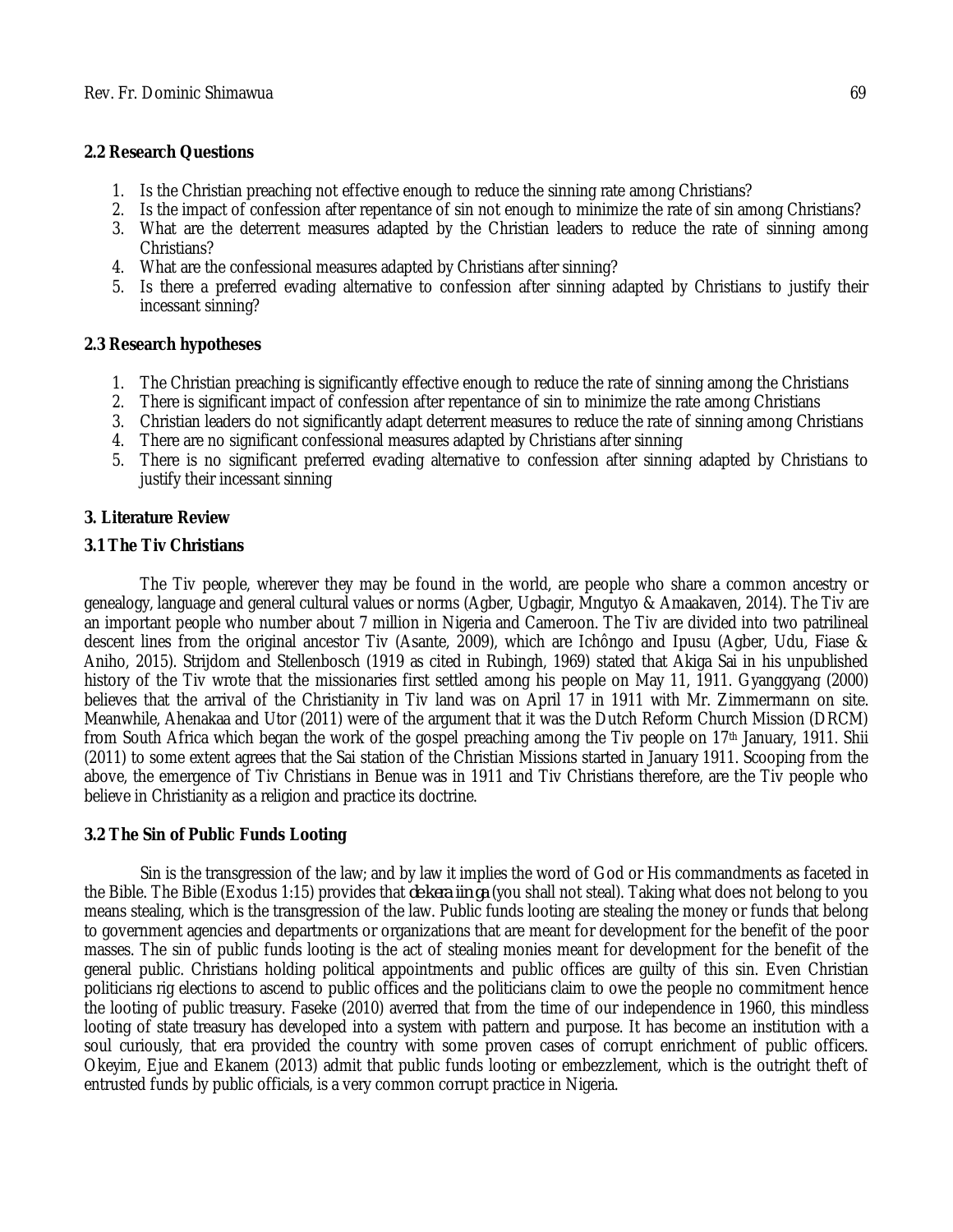#### **3.3 Confession of Sin**

Sin is not as simple as we merely understand it; and its load is not as heavy as we think but enslaving as we never expect. Cuttings further noted that the worst that can happen to a mortal man is not death but the slavery sin puts men into. This dangerous abstract hobgoblin or monster called sin has a dramatic alarming negative impact on the society in every part of both the entire earthly world and the Holy Heavens (Agber, 2011). According to the Holy Bible, (1 John, 3:4) sin is the transgression of the law.

Douglas, (1962) expounded on this that from the outset and throughout its development sin is directed against God, and this analysis alone accounts for the diversity of its forms and activities. When the scripture says that 'Sin is the transgression of the law', it is to this same concept that our attention is drawn. Law is the transcript of God's perfection; it is His holiness coming to expression for the regulation of thought and action consonant with that perfection. Sin is failure, error, iniquity, transgression, trespass, lawlessness, unrighteousness. It is unmitigated evil. Agber (2011) averred that the origin and outcomes of sin cannot be summarized so neatly, as some sects of the Christian religion may have it and White (1884) reiterates also that to many minds the origin of sin and the reason for its existence are a source of great perplexity. It is impossible to explain the origin of sin, or to give a reason for its existence. It is an intruder, for whose existence no reason can be given. White further admitted that sin is mysterious, unaccountable; to excuse it, is to defend it. Could it be excused, could a cause be shown for its existence, it would cease to be sin. Our only definition of sin is that given in the word of God; it is "the transgression of the law".

Essentially, sin is a multifaceted concept whose definition cannot be single tagged in any way hence consideration is always given to varying views with the admittance to cultures, religions, agencies, traditions and belief systems. In many perspectives, sin is viewed as evil of diversifying postures. Brunton (1971) admits that evil or sin has its place, but is has to be overcome. In addition, this is a battle which is not entered into once and finished with; it continues from plane to plane.

Confession of sins has been a controversial institution, especially after becoming one of the main divides in the Reformation. At that time, attention focused on the form that was to survive in the Catholic Church: "auricular" (oral) confession to a priest with the power to forgive sins (the "power of the keys" which, according to Catholic doctrine, Christ granted to His Church). Some thinkers consider auricular confession useful for psychological and social welfare. They also consider the role of free will in its supporting theology of salvation by works to be a stepping stone of Western civilization, and the doctrine of penance, in particular, to be a main source of Western criminal law. Most, however, see auricular confession as oppressive or ineffective (Arruñada, 2004). Among them, Adam Smith, for whom it was "introduced by the Roman Catholic superstition," led to an impossibly detailed codification of moral behavior ("casuistry") and gave the clergy too many opportunities for improving their revenues. Even better known is the more general thesis to which the Catholic emphasis on salvation by works and grace, accompanied by easy forgiveness through auricular confession, is inferior in terms of motivating individuals' productivity relative to Protestant salvation by grace alone, especially in its Calvinist version (Weber, 2001 & Arruñada, 2004).

The act of confession of sins was instituted by God in the Old Testament as can be seen in the Bible. And Jehovah spake unto Moses, saying, speak unto the children of Israel, When a man or woman shall commit any sin that men commit, so as to trespass against Jehovah, and that soul shall be guilty; *then he shall confess his sin which he hath done*: and he shall make restitution for his guilt in full, and add unto it the fifth part thereof, and give it unto him in respect of whom he hath been guilty (Numbers 5:5-7). This was clarified in the New Testament when James enjoined "Is any one of you in trouble? He should pray. Is anyone happy? Let him sing songs of praise. Is any one of you sick? He should call the elders of the church to pray over him and anoint him with oil in the name of the Lord. In addition, the prayer offered in faith will make the sick person well; the Lord will raise him up. If he has sinned, he will be forgiven. *Therefore, confess your sins to each other and pray for each other so that you may be healed*. The prayer of a righteous man is powerful and effective (James 5:13-17).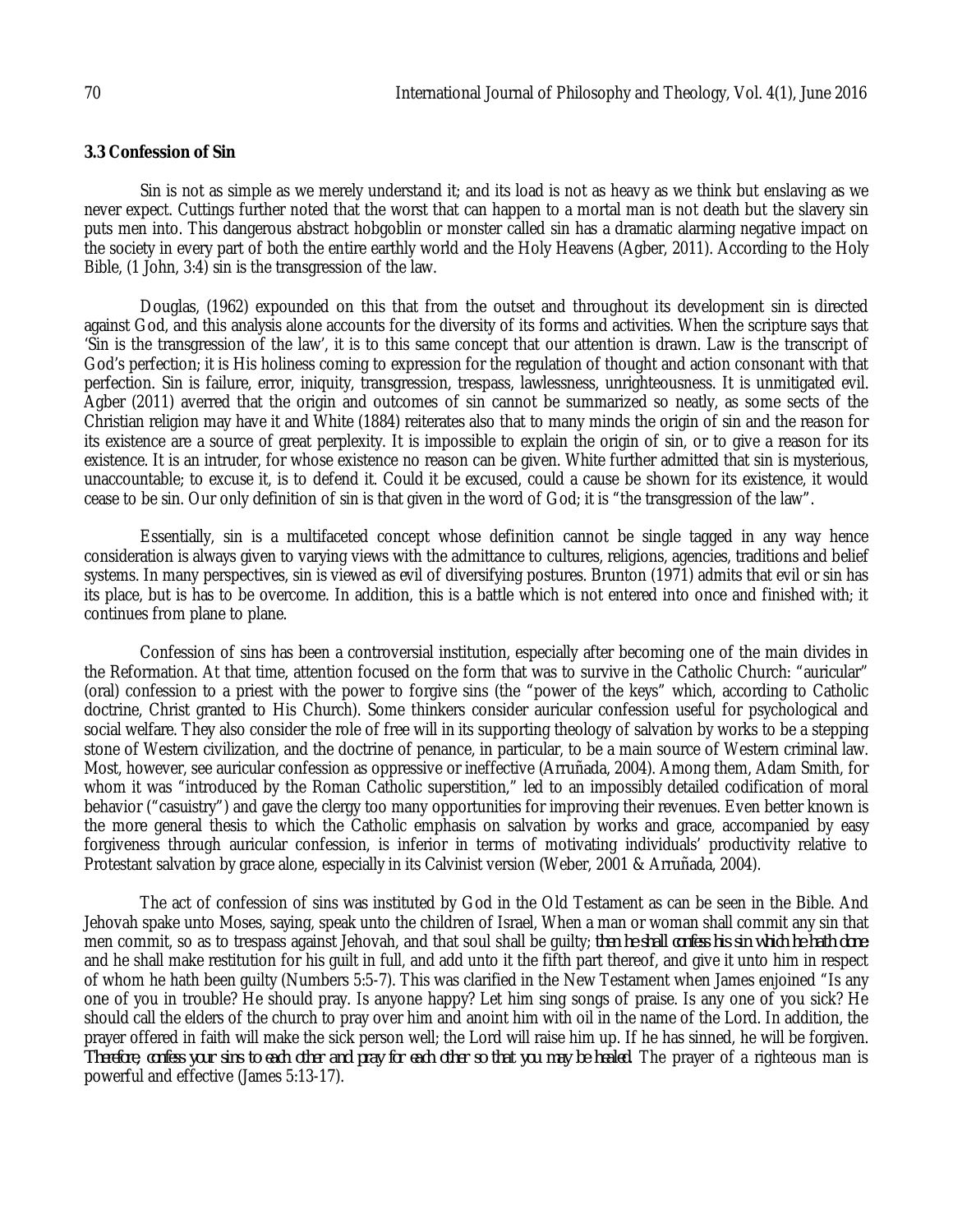All Christians are expected to confess their sins when they fall into any to God or a religious leader; and they sins are confessed, it is expected that the offender will no more go into the same sin again. Confession is a sacrament providing a means for those who fall into sin after Baptism to be restored into God's grace. It involves the admission of one's sins made to a duly approved Priest in order to obtain absolution. Confession is called the "sacrament of Penance" as: the recipient must be truly repentant of his sins, be determined to try to avoid this sin in the future, and be willing to make reparations as appropriate with any or all injured parties. Apparently, only God can forgive sin. The sacrament of Penance is the way which God has chosen to administer that forgiveness. Jesus exercised the power to forgive sins "that you may know that the Son of man has authority on earth to forgive sins" (Mt 8:6). And Jesus to the Apostles in Jn 20:21-23 reads: "... As the Father has sent Me, so I send you. And when He had said this, He breathed on them and said to them: 'Receive the Holy Spirit. Whose sins you forgive are forgiven them, and whose sins you retain are retained." Note that this power bestowed upon the Apostles is different than the power previously given Peter of binding and loosing, which is the broad power in matters of faith and morals; *this power is specific to sin*. Knowing that the Apostles, mere men, were incapable of handling such a responsibility on their own power, Jesus Christ gave them a special communication with the Holy Spirit (*pneuma*) for this special work. In all of the Bible, there are only two instances where God breathed on man, the other was when He gave man a living soul in Gen 2:7 - thus emphasizing the importance of the sacrament of Penance. And as this power was bestowed upon the Apostles, it was to be inherited by their successors, continuing His presence throughout time (Mt 28:19-20). Yes, Jesus is the one Mediator, but that does not deny Him from choosing others to assist Him in his work (Saint Charles Borromeo Catholic Church, 2015).

#### **4. Methodology**

The study adopted the descriptive survey design. The target population of this study was Tiv Christians in Benue State. The population of Tiv Christians in the Tiv speaking Local Governments of Benue State is constituted of 1,690,000 Catholics from Katsina Ala, Gboko and Makurdi Dioceses and (Wikipedia, 2015). The population of the Protestants (NKST church) consists of about 127,115 baptised and professing members (Utor, 2011). The population of Pentecostal Christians is 435,961. Wikipedia (2015) affirm that the population of Christians in the Tiv speaking areas of Benue is 2,253,076. Therefore, the sample size of 768 from the population was drawn using the sample size table, (Emaikwu, 2015). Random sampling technique was used in selecting the subjects for the study. The instrument used for data collection was Impact of Confession of Sin on Tiv Christians Questionnaire (ICSTCQ) constructed by the researcher. Section A of the questionnaire was on bio-data that included sex, Christian Denomination and Year of Baptism or Repentance. Section B consisted of 5 variables. Section C consisted of 5 variables. Section D consisted of 5 variables. Section E also consisted of 5 variables and Section F consisted of 3 variables. The 23 item questionnaire adapted a 4 point rating scale. Respondents were asked to respond by ticking the applicable responses (SA) Strongly Agree, (A) Agree, (D) Disagree and (SD) Strongly Disagree. Mean and standard deviation was used for the analysis. Therefore, any item of the instrument whose mean rating scores is 2.50 and above will be considered significant and if any item is less, it will not be considered significant. Chi-square was used for testing the hypotheses at 0.05 significance level.

#### **4.1 Demographic Information**

Demographically, data were collected from 768 Tiv Christians in Benue State out of which 329 were male representing 42.8% while 439 were female representing 57.2%. On respondents' Christian Denomination, 307 representing 40.0% were Catholics, 124 representing 16.1% were Protestants and 337 representing 43.9% were **Pentecostals** 

#### **4.2 Research Question 1**

#### *Is the Christian preaching not effective enough to reduce the sinning rate among Christians?*

In order to answer the Research Question 1, data were collected relating to the research question. The collected data were analyzed and presented in Table 1.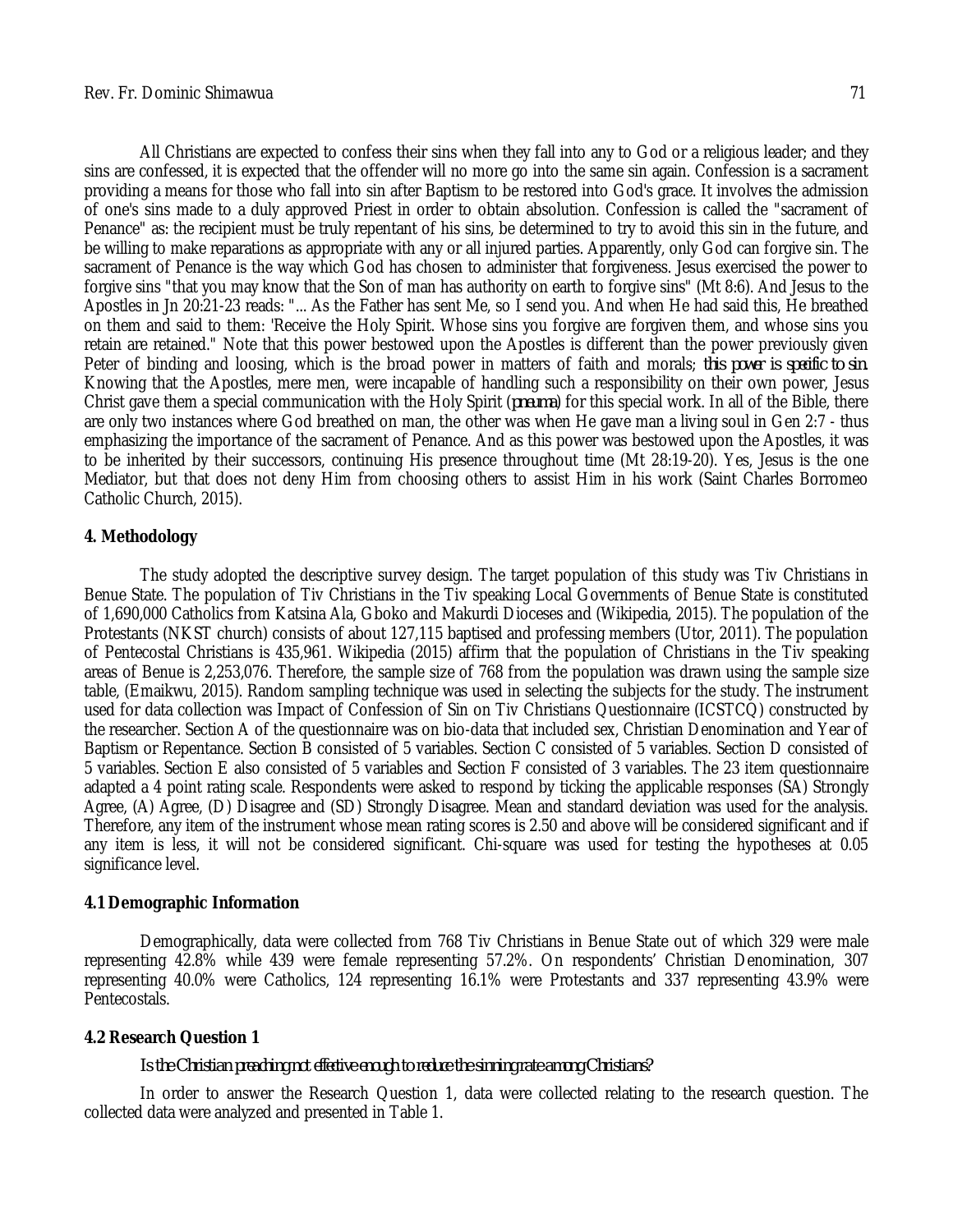### **Table 1: Descriptive Statistics of Christian Preaching**

Descriptive Statistics

|                                                                                                   | N   | Mean   | Std. Deviation |
|---------------------------------------------------------------------------------------------------|-----|--------|----------------|
| The more Christians preach, the higher sin increases in our society today                         | 768 | 3.0638 | 1.20509        |
| Most preachers emphasize on money prosperity more than righteousness and holiness                 | 768 | 2.6302 | 1.31235        |
| Majority of the clergy and priests preach about the things that people want to hear and their 768 |     | 3.3385 | .89906         |
| preaching is not effective enough to reduce the sinning rate among Christians                     |     |        |                |
| Christian preaching is effective enough to reduce the rate of sinning among them                  | 768 | 2.4846 | 1.20435        |
| Preaching of the Christian leaders is not practiced therefore it is not effective enough to       | 768 | 3.3281 | .89422         |
| reduce the rate of sinning among Christians                                                       |     |        |                |
| Valid N (listwise)                                                                                | 768 |        |                |

From Table 1, it can be seen that respondents were of the opinion that the more Christians preach, the higher sin increases in our society today, most preachers emphasize on money prosperity more than righteousness and holiness, and majority of the clergy and priests preach about the things that people want to hear and their preaching is not effective enough to reduce the sinning rate among Christians. This is because the mean rating scores of the items are above 2.50. Moreover, respondents disagree that Christian preaching is effective enough to reduce the rate of sinning among them however, they admitted that preaching of the Christian leaders is not practiced therefore it is not effective enough to reduce the rate of sinning among Tiv Christians.

#### **4.3 Research Question 2**

*Is the impact of confession after repentance of sin not enough to minimize the rate of sin among Christians?* In order to answer the Research Question 2, data were collected relating to the research question, analyzed and presented in Table 2.

#### **Table 2:** *Descriptive Statistics of Impact of Confession after Repentance of Sin*

Descriptive Statistics

|                                                                                             | N   | Mean          | Std. Deviation |
|---------------------------------------------------------------------------------------------|-----|---------------|----------------|
| Punishment due to sins after confession is lifted too quick and mild without the proof 768  |     | 3.0313        | 1.20042        |
| of the Christian not going into the sin over again                                          |     |               |                |
| Majority of Christians confess their sins but not repent from them and the impact of 768    |     |               | 2.7617 1.21453 |
| confession is not enough to minimize it                                                     |     |               |                |
| Too much of temptations make the confession of sins of little impact since Christians 768   |     |               | 3.1068 1.09237 |
| still fall back to the same confessed sins                                                  |     |               |                |
| Because Christians continue to sin and confess routinely they have no fear of sin again 768 |     | 3.0065        | 1.20784        |
| Christians don't confess their sins sincerely and the impact of their confession is not 768 |     | 3.6914 .49491 |                |
| enough to minimize sin among them                                                           |     |               |                |
| Valid N (listwise)                                                                          | 768 |               |                |

From Table 2, it can be seen that the mean rating scores of all the items is above 2.50. This means that punishment due to sins after confession is lifted too quick and mild without the proof of the Christian not going into the sin over again, majority of Christians confess their sins but not repent from them and the impact of confession is not enough to minimize it, too much of temptations make the confession of sins of little impact since Christians still fall back to the same confessed sins, because Christians continue to sin and confess routinely they have no fear of sin again and Christians don't confess their sins sincerely and the impact of their confession is not enough to minimize sin among them. Therefore, this implies that the impact of confession after repentance of sin is not enough to minimize the rate of sin among Tiv Christians in Benue State.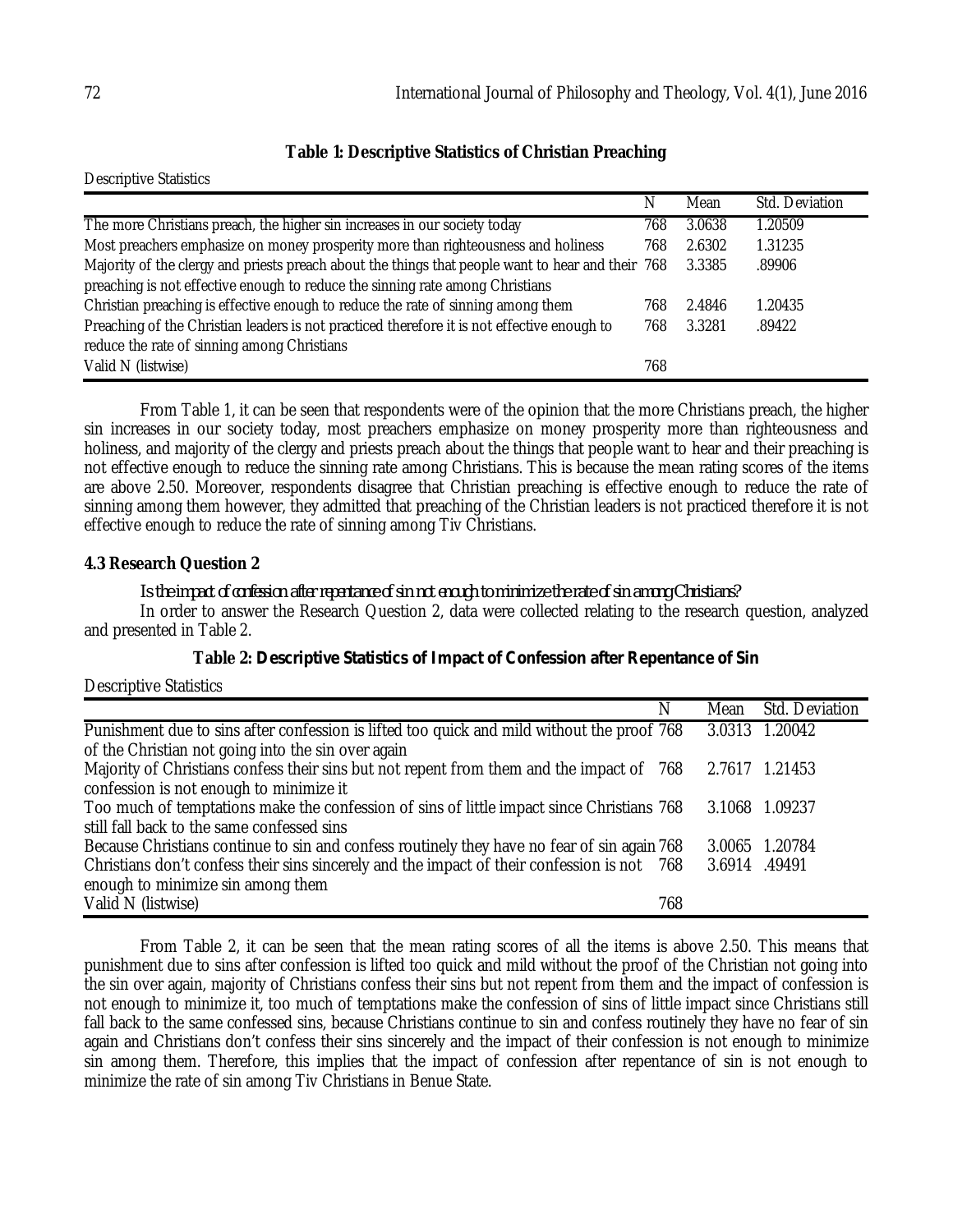#### **4.4 Research Question 3**

*What are the deterrent measures adapted by the Christian leaders to reduce the rate of sinning among Christians?*

In order to answer the Research Question 3, data were collected on deterrent measures adapted by the Christian leaders to reduce the rate of sinning among the Tiv Christians in Benue State. The collected data were analyzed and presented in Table 3.

| Table 3: Descriptive Statistics of Deterrent Measures Adapted by the Christian Leaders |  |  |  |
|----------------------------------------------------------------------------------------|--|--|--|
|----------------------------------------------------------------------------------------|--|--|--|

Descriptive Statistics

|                                                                                                                                                                                 | N   | Mean   | Std. Deviation |
|---------------------------------------------------------------------------------------------------------------------------------------------------------------------------------|-----|--------|----------------|
| When I commit a sin and I confess it or it is known, the church board puts me under<br>excommunication                                                                          | 768 | 3.5742 | .50521         |
| Anytime I sin and it is known or I confess to my priest, he stops me from participating in<br>the Holy Communions                                                               | 768 | 3.4714 | .83077         |
| Christians who commit sin are banned from all spiritual functions in the church and among 768<br>other fellow Christians in the same church                                     |     | 3.1315 | .90177         |
| When Christians commit sins, any leadership position they hold among other Christians or 768<br>in the church is relinguished as a form of punishment to stop them from sinning |     | 2.7279 | .73834         |
| Christians who sin are asked by the leaders to dry fast and pray for the purpose of suffering 768<br>the body as a form of discipline to minimize sin                           |     | 3.2057 | 1.15517        |
| Valid N (listwise)                                                                                                                                                              | 768 |        |                |

Table 3 shows when I commit a sin and I confess it or it is known, the church board puts me under excommunication with the mean of 3.5742 and standard deviation of .50521, anytime I sin and it is known or I confess to my priest, he stops me from participating in the Holy Communions with the mean of 3.4714 and standard deviation of .83077, Christians who commit sin are banned from all spiritual functions in the church and among other fellow Christians in the same church with the mean of 3.1315 and standard deviation of .90177, when Christians commit sins, any leadership position they hold among other Christians or in the church is relinquished as a form of punishment to stop them from sinning with the mean of 2.7279 and standard deviation of .73834 and Christians who sin are asked by the leaders to dry fast and pray for the purpose of suffering the body as a form of discipline to minimize sin with the mean of 3.2057 and standard deviation of 1.15517. This means that the items are deterrent measures adapted by the Christian leaders to reduce the rate of sinning among Christians.

### **4.5 Research Question 4**

*What are the confessional measures adapted by Christians after sinning?*

To answer the Research Question 4, data on confessional measures adapted by the Christians after sinning were collected analyzed and presented in Table 4.

### **Table 4:** *Descriptive Statistics of Confessional Measures Adapted by the Christians after Sinning*

Descriptive Statistics

|                                                                                       | N   | Mean   | Std. Deviation |
|---------------------------------------------------------------------------------------|-----|--------|----------------|
| I do confess my sins to the priest or pastor in charge of the church for forgiveness  | 768 | 2.8633 | .89227         |
| and prayers on my behalf                                                              |     |        |                |
| I confess my sins only to God and pray for forgiveness                                | 768 | 3.0807 | 1.07295        |
| After repenting from my sins, I confess them to close church members who can also     | 768 | 3.5794 | .68047         |
| understand with me in my weaknesses                                                   |     |        |                |
| I make a public confession of my sins in the church to the hearing of everybody       | 768 | 3.2331 | .81165         |
| I do confess my sins to both God, the priest or pastor and other close friends in the | 768 | 2.8945 | .56455         |
| church                                                                                |     |        |                |
| Valid N (listwise)                                                                    | 768 |        |                |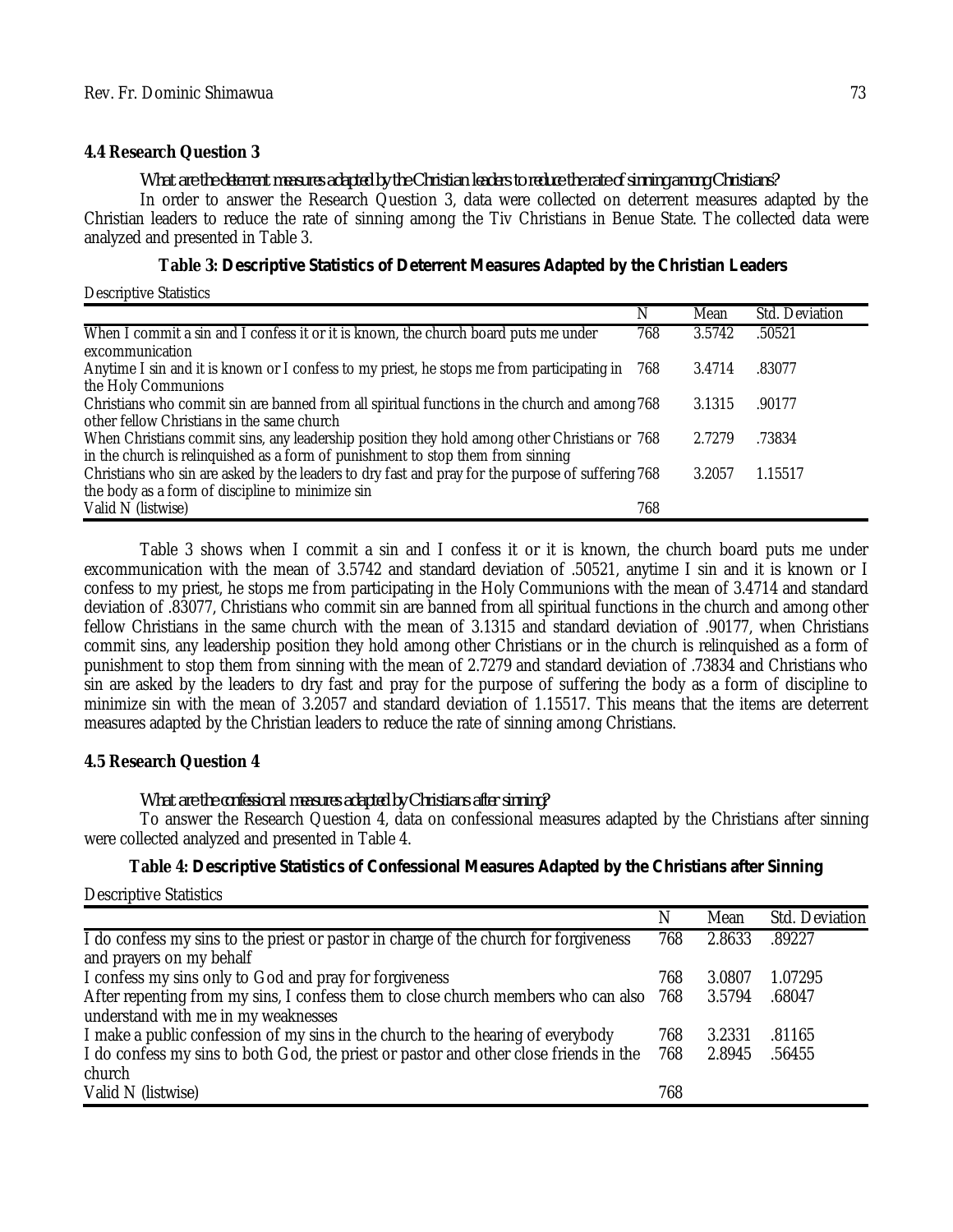From Table 4, it can be seen that all the mean rating scores of the items are above 2.50. This means that I do confess my sins to the priest or pastor in charge of the church for forgiveness and prayers on my behalf, I confess my sins only to God and pray for forgiveness, after repenting from my sins, I confess them to close church members who can also understand with me in my weaknesses, I make a public confession of my sins in the church to the hearing of everybody and I do confess my sins to both God, the priest or pastor and other close friends in the church are the confessional measures adapted by Tiv Christians in Benue State after sinning.

### **4.6 Research Question 5**

*Is there a preferred evading alternative to confession after sinning adapted by Christians to justify their incessant sinning?* To answer the Research Question 5, data were collected relating to the research question, analyzed and presented in Table 5.

#### **Table 5:** *Descriptive Statistics of Preferred Evading Alternatives to Confession after Sinning*

Descriptive Statistics

|                                                                                      | N   | Mean   | Std. Deviation |
|--------------------------------------------------------------------------------------|-----|--------|----------------|
| Christians do organize for big church thanksgiving services and donate huge sums 768 |     | 3.7109 | .63557         |
| of money to serve as a confession for their sins                                     |     |        |                |
| Individually, Christians privately donate deluxe gifts to Christian leaders such as  | 768 | 3.1016 | .75575         |
| cars and houses as an alternative to confession of their sins                        |     |        |                |
| Christians subject themselves to providing un-demanded services to the clergy or 768 |     | 2.8034 | .96030         |
| church as a preferred alternative confession evasion                                 |     |        |                |
| Valid N (listwise)                                                                   | 768 |        |                |

From Table 5, it can be seen that the mean rating scores of all the items are above 2.50. This implies that Christians do organize for big church thanksgiving services and donate huge sums of money to serve as a confession for their sins, individually, Christians privately donate deluxe gifts to Christian leaders such as cars and houses as an alternative to confession of their sins and Christians subject themselves to providing un-demanded services to the clergy or church as a preferred alternative confession evasion are preferred evading alternative to confession after sinning adapted by Christians to justify their incessant sinning.

#### **4.7 Research Hypotheses**

Hypotheses were formulated to test the significances if there are in the study, in the study area. The hypotheses were tested at 0.05 level of significance. Since Statistical Package for Social Sciences (SPSS) was used for this analysis, the 0.05 is compared with Asymp. Sig (computer calculated probability for decision taking) value denoted as P. Therefore, if P was greater than 0.05 the hypothesis was not rejected.

### **4.7 Hypotheses 1**

*The Christian preaching is significantly effective enough to reduce the rate of sinning among the Christians*

To test for Hypothesis 1, data were collected relating to effectiveness of Christian preaching to reduce the rate of sinning among the Tiv Christians in Benue State, analyzed and presented in Table 6.

### **Table 6:** *Chi-Square Test of Opinion of Respondents on Effectiveness of Christian Preaching*

|                                                                                                                     | Observed<br>N | Expected | $\gamma$ 2 | df | Asymp.<br>Sig | Remarks     |
|---------------------------------------------------------------------------------------------------------------------|---------------|----------|------------|----|---------------|-------------|
| The Christian preaching is significantly effective enough to<br>reduce the rate of sinning among the Christians     | 187           | 384.0    | 202.130    |    | .000          | Significant |
| The Christian preaching is not significantly effective enough<br>to reduce the rate of sinning among the Christians | 581           | 384.0    |            |    |               |             |
| Total                                                                                                               | 768           |          |            |    |               |             |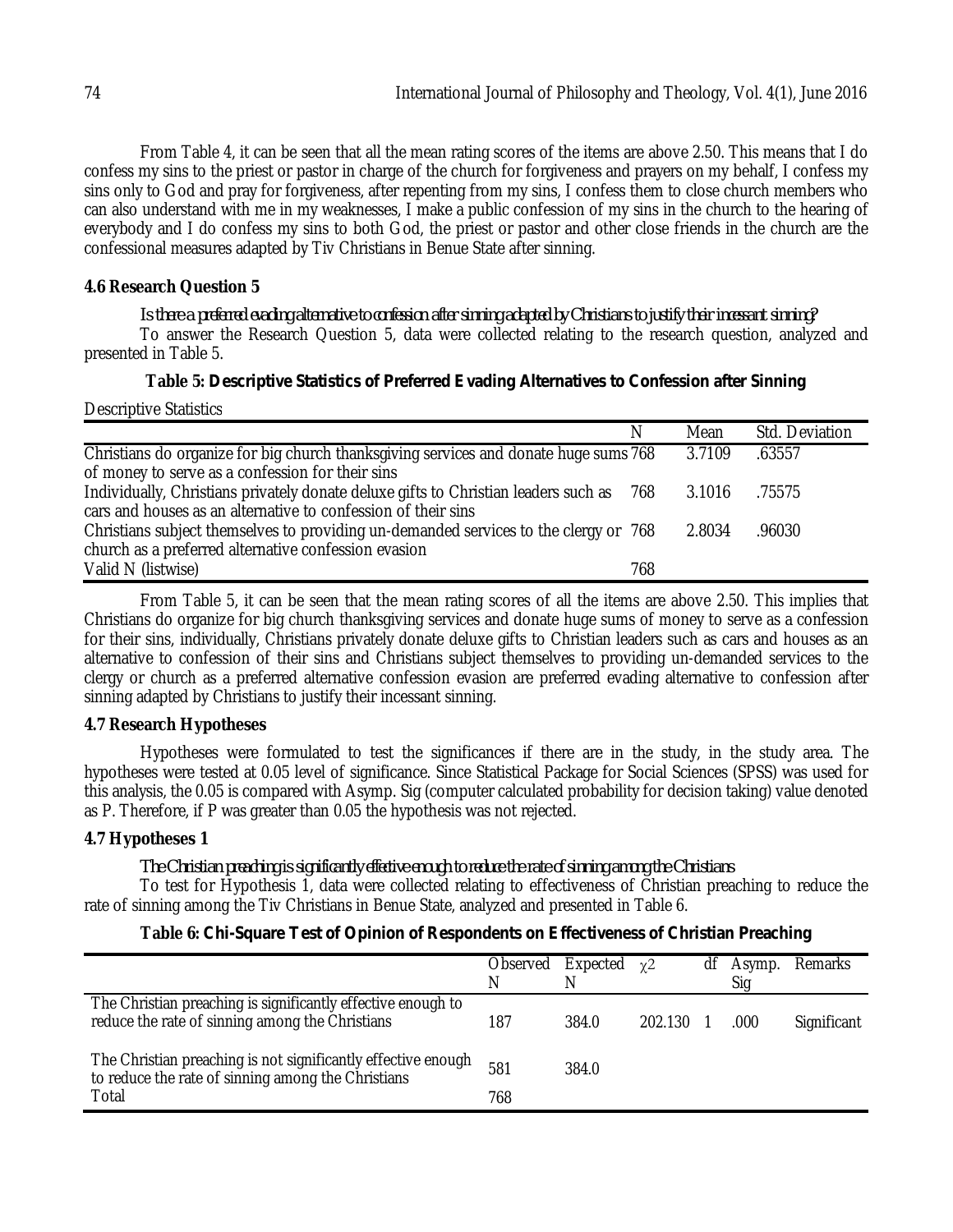From Table 6, it can be seen that 187 with expected frequency of 384.0 respondents were of the opinion that the Christian preaching is significantly effective enough to reduce the rate of sinning among the Christians while 581 with expected frequency of 384.0 respondents have disagreed that the Christian preaching is not significantly effective enough to reduce the rate of sinning among the Tiv Christians in Benue State. Testing for the difference, **χ**<sup>2</sup> = 202.130 with df  $= 1$  and had computer calculated probability for decision taking (Asymp. Sig.)  $= .000 = P$ . Since P is less than 0.05 (significance level) then the difference is statistically significant. The hypothesis is rejected with the conclusion that the Christian preaching is not significantly effective enough to reduce the rate of sinning among the Christians.

### **4.8 Hypotheses 2**

*There is significant impact of confession after repentance of sin to minimize the rate among Christians*

To test for Hypothesis 2, data were collected relating to impact of confession after repentance of sin to minimize the rate among Christians in Benue State. The collected data were analyzed and presented in Table 7.

|                                                                                                                  | Observed N | Expected N | $\chi$ <sup>2</sup> | df | Asymp. Sig | Remarks     |
|------------------------------------------------------------------------------------------------------------------|------------|------------|---------------------|----|------------|-------------|
| There is significant impact of confession<br>after repentance of sin to minimize the<br>rate among Christians    | 195        | 384.0      | 186.047             |    | .000       | Significant |
| There is no significant impact of<br>confession after repentance of sin to<br>minimize the rate among Christians | 573        | 384.0      |                     |    |            |             |
| Total                                                                                                            | 768        |            |                     |    |            |             |

**Table 7:** *Chi-Square Test of Opinion of Respondents on Impact of Confession*

From Table 7, it can be seen that 195 with expected frequency of 384.0 respondents were of the opinion that there is significant impact of confession after repentance of sin to minimize the rate among Christians while 573 with expected frequency of 384.0 respondents have disagreed that there is no significant impact of confession after repentance of sin to minimize the rate among Christians. Testing for the difference,  $\chi^2 = 186.047$  with df = 1 and had computer calculated probability for decision taking (Asymp. Sig.) = .000 = P. Since P is less than 0.05 (significance level) then the difference is statistically significant. The hypothesis is rejected with the conclusion there is no significant impact of confession after repentance of sin to minimize the rate among Christians.

#### **4.9 Hypotheses 3**

#### *Christian leaders do not significantly adapt deterrent measures to reduce the rate of sinning among Christians*

To test for Hypothesis 3, data were collected relating to deterrent measures to reduce the rate of sinning among Christians in Benue State. The collected data were analyzed and presented in Table 8.

|  |  |  |  |  | Table 8: Chi-Square Test of Opinion of Respondents on Deterrent Measures to Reduce the Rate of Sinning |
|--|--|--|--|--|--------------------------------------------------------------------------------------------------------|
|--|--|--|--|--|--------------------------------------------------------------------------------------------------------|

|                                                        | Observed N | Expected N | $\gamma$ 2 | df | Asymp. Sig | <b>Remarks</b> |
|--------------------------------------------------------|------------|------------|------------|----|------------|----------------|
|                                                        |            |            |            |    |            |                |
| Christian leaders do not significantly adapt deterrent |            |            |            |    |            |                |
| measures to reduce the rate of sinning among           | 78         | 384.0      | 487.688    |    | .000       | Significant    |
| Christians                                             |            |            |            |    |            |                |
| Christian leaders significantly adapt deterrent        |            |            |            |    |            |                |
| measures to reduce the rate of sinning among           | 690        | 384.0      |            |    |            |                |
| Christians                                             |            |            |            |    |            |                |
| Total                                                  | 768        |            |            |    |            |                |

From Table 8, it can be seen that 78 with expected frequency of 384.0 respondents were of the opinion that Christian leaders do not significantly adapt deterrent measures to reduce the rate of sinning among Christians while 690 with expected frequency of 384.0 respondents have disagreed that Christian leaders significantly adapt deterrent measures to reduce the rate of sinning among Christians. Testing for the difference,  $\chi^2 = 487.688$  with df = 1 and had computer calculated probability for decision taking (Asymp. Sig.) =  $.000 = P$ .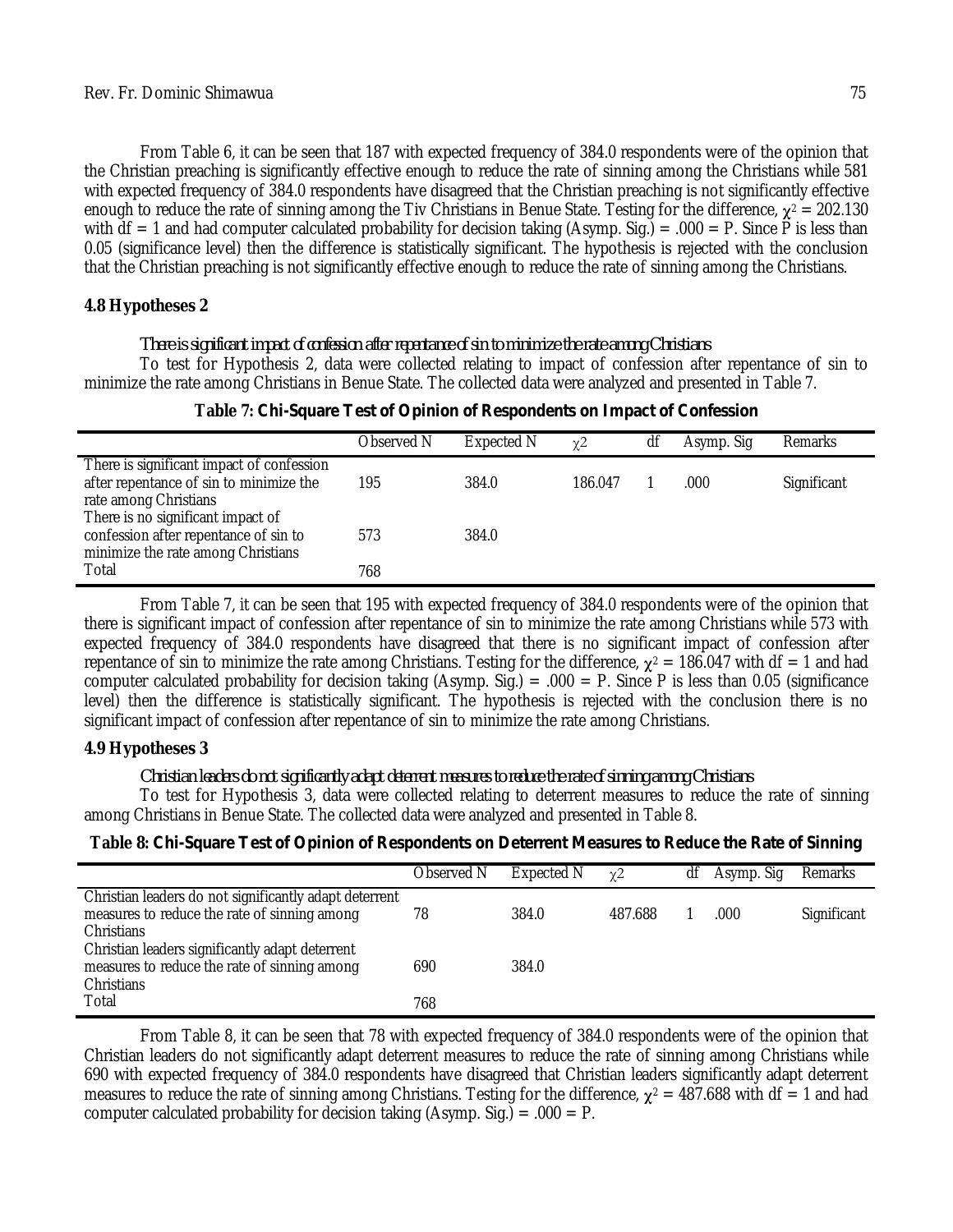Since P is less than 0.05 (significance level) then the difference is statistically significant. Therefore, the hypothesis is rejected with the conclusion that Christian leaders do significantly adapt deterrent measures to reduce the rate of sinning among Christians.

#### **4.10 Hypotheses 4**

#### *There are no significant confessional measures adapted by Christians after sinning*

To test for Hypothesis 4, data were collected relating to confessional measures adapted by Christians after sinning. The collected data were analyzed and presented in Table 9.

#### **Table 9:***Chi-Square Test of Opinion of Respondents on Confessional Measures Adapted by Christians after Sinning*

|                                                                                          | Observed N | <b>Expected N</b> | $\chi$ <sup>2</sup> | df | Asymp. Sig | Remarks     |
|------------------------------------------------------------------------------------------|------------|-------------------|---------------------|----|------------|-------------|
| There are no significant confessional<br>measures adapted by Christians after<br>sinning | 61         | 384.0             | 543.380             |    | .000       | Significant |
| There are significant confessional<br>measures adapted by Christians after<br>sinning    | 707        | 384.0             |                     |    |            |             |
| Total                                                                                    | 768        |                   |                     |    |            |             |

From Table 9, it can be seen that 61 with expected frequency of 384.0 respondents said there are no significant confessional measures adapted by Christians after sinning while 707 with expected frequency of 384.0 respondents were of the opinion that there are significant confessional measures adapted by Christians after sinning. Testing for the difference,  $\chi^2 = 487.688$  with df = 1 and had computer calculated probability for decision taking (Asymp. Sig.) = .000 = P. Since P is less than 0.05 (significance level) then the difference is statistically significant. Therefore, the hypothesis is rejected with the conclusion that there are significant confessional measures adapted by Christians after sinning.

#### **4.11 Hypotheses 5**

*There is no significant preferred evading alternative to confession after sinning adapted by Christians to justify their incessant sinning*

To test for Hypothesis 5, data were collected relating to preferred evading alternative to confession after sinning adapted by Christians to justify their sinning, analyzed and presented in Table 10.

| Table 10: Chi-Square Test of Opinion of Respondents on Preferred Evading Alternative to Confession |  |  |  |  |  |
|----------------------------------------------------------------------------------------------------|--|--|--|--|--|
|----------------------------------------------------------------------------------------------------|--|--|--|--|--|

|                                                                                                       | Observed N | Expected N | $\chi$ <sup>2</sup> | df | Asymp. Sig | Remarks     |
|-------------------------------------------------------------------------------------------------------|------------|------------|---------------------|----|------------|-------------|
| There is no significant preferred<br>evading alternative to confession after<br>sinning by Christians | -31        | 384.0      | 649.005             |    | .000       | Significant |
| There is significant preferred evading<br>alternative to confession after sinning<br>by Christians    | 737        | 384.0      |                     |    |            |             |
| Total                                                                                                 | 768        |            |                     |    |            |             |

From Table 10, it can be seen that 31 with expected frequency of 384.0 respondents said that there is no significant preferred evading alternative to confession after sinning by Christians while 707 with expected frequency of 384.0 respondents were of the opinion that that there is significant preferred evading alternative to confession after sinning by Christians.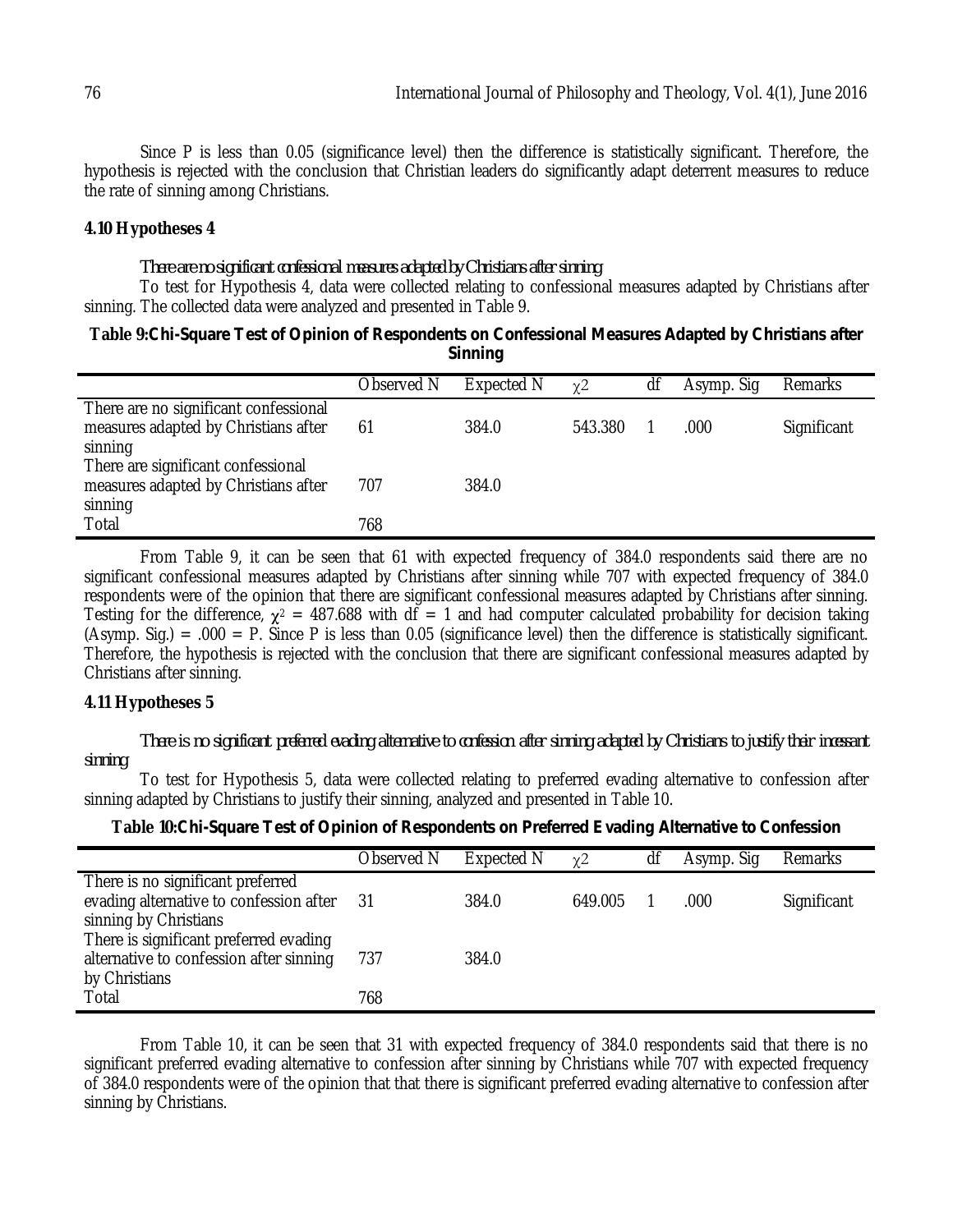Testing for the difference,  $\chi^2 = 649.005$  with df = 1 and had computer calculated probability for decision taking (Asymp. Sig.) = .000 = P. Since P is less than 0.05 (significance level) then the difference is statistically significant. The hypothesis is rejected with the conclusion that there is significant preferred evading alternative to confession after sinning adapted by Christians to justify their incessant sinning.

## **5. Discussion of Findings**

- 1. Based on the results in Table 1, the findings from the study revealed that the more Christians preach, the higher sin increases in our society today, most preachers emphasize on money prosperity more than righteousness and holiness, and majority of the clergy and priests preach about the things that people want to hear and their preaching is not effective enough to reduce the sinning rate among Christians; and that preaching of the Christian leaders is not practiced therefore it is not effective enough to reduce the rate of sinning among Tiv Christians. The hypothesis was rejected with the conclusion that the Christian preaching is not significantly effective enough to reduce the rate of sinning among the Christians.
- 2. Based on the result in Table 2, findings of the study revealed that the impact of confession after repentance of sin is not enough to minimize the rate of sin among Tiv Christians in Benue State. The hypothesis was rejected with the conclusion that there is no significant impact of confession after repentance of sin to minimize the rate among Christians.
- 3. Findings from the study based on the result in Table 3 showed that Christian leaders adapt deterrent to reduce the rate of sinning among Christians such excommunication. The hypothesis was also rejected with the conclusion that Christian leaders significantly adapt deterrent measures to reduce the rate of sinning among Christians.
- 4. Findings from the study based on the result in Table 4 showed that I do confess my sins to the priest or pastor in charge of the church for forgiveness and prayers on my behalf, I confess my sins only to God and pray for forgiveness, after repenting from my sins, I confess them to close church members who can also understand with me in my weaknesses, I make a public confession of my sins in the church to the hearing of everybody and I do confess my sins to both God, the priest or pastor and other close friends in the church are the confessional measures adapted by Tiv Christians in Benue State after sinning. The hypothesis was rejected with the conclusion that there are significant confessional measures adapted by Christians after sinning.
- 5. Based on the result in Table 5, findings from the study revealed that Christians organizing for big church thanksgiving services and donating huge sums of money to serve as a confession for their sins; individually, Christians privately donating deluxe gifts to Christian leaders such as cars and houses as an alternative to confession of their sins and Christians subjecting themselves to providing un-demanded services to the clergy or church as a preferred alternative confession evasion are preferred evading alternative to confession after sinning adapted by Christians to justify their incessant sinning. The hypothesis was rejected with the conclusion that there is significant preferred evading alternative to confession after sinning adapted by Christians to justify their incessant sinning.

### **6. Recommendations**

The research finding discovered that the Christian preaching is not significantly effective enough to reduce the rate of sinning with the sin of public funds looting inclusive among the Christians. This is traceable to the fact that most preachers emphasize on money prosperity more than righteousness and holiness, and majority of the clergy and priests preach about the things that people want to hear. It was therefore, recommended that preachers should desist from laying emphases on money and prosperity in their teachings but should focus on admonishing their followers on doing what the Lord requires of them; and deluxe donation of gifts to Christian leaders such as cars and houses as an alternative to confession of their sins and Christians subjecting themselves to providing un-demanded services to the clergy or church as a preferred alternative confession evasion should be discouraged.